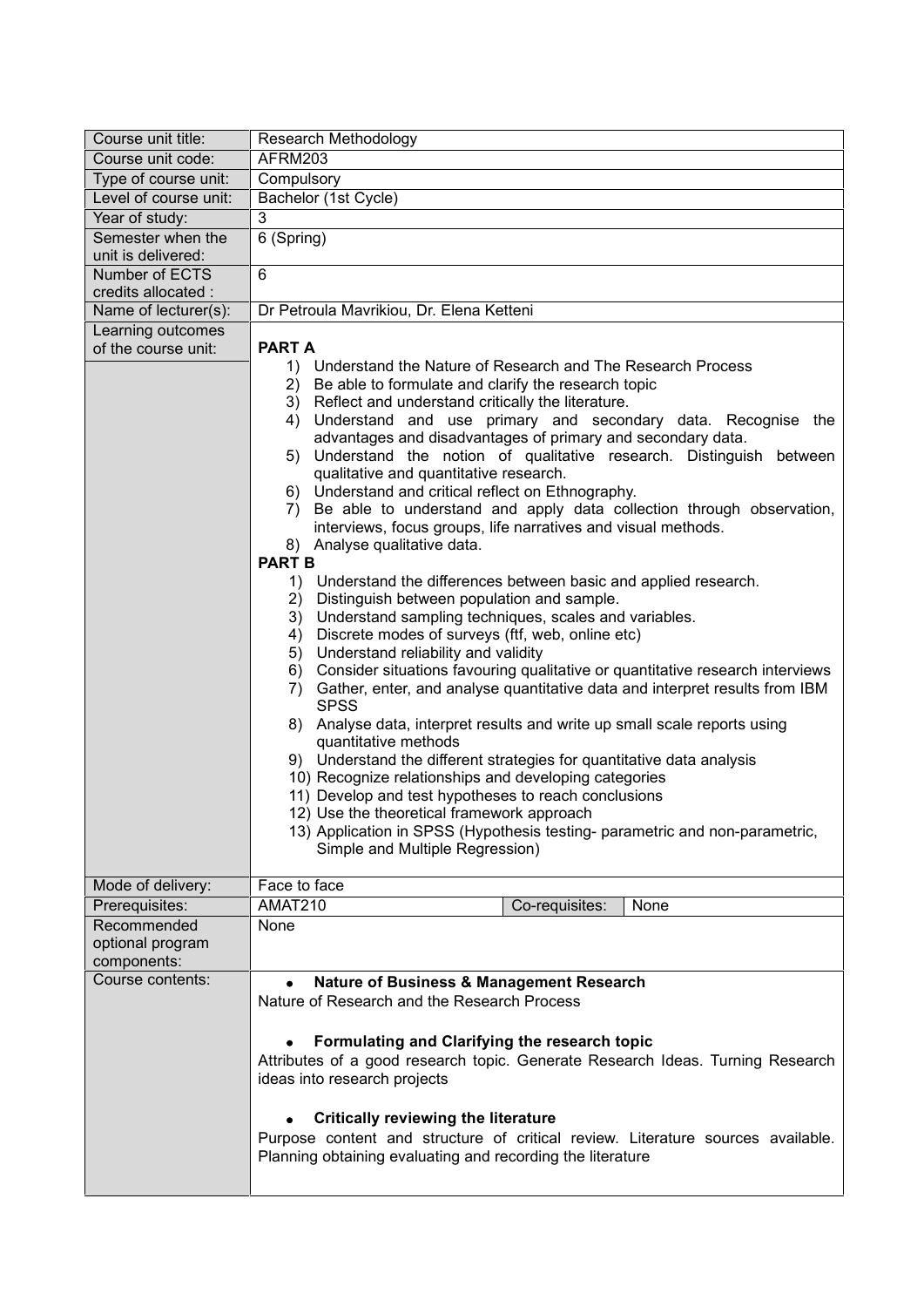|                                            | • Using secondary data                                                                                                                                                                                                                                           |
|--------------------------------------------|------------------------------------------------------------------------------------------------------------------------------------------------------------------------------------------------------------------------------------------------------------------|
|                                            | Types of secondary data. Advantages and Disadvantages of secondary data                                                                                                                                                                                          |
|                                            | Introduction to Qualitative Research and Ethics                                                                                                                                                                                                                  |
|                                            | Qualitative Vs Quantitative Research. Nature of Qualitative Research. Ethical                                                                                                                                                                                    |
|                                            | <b>Conduct In Qualitative Research</b>                                                                                                                                                                                                                           |
|                                            | <b>Qualitative and Ethnography</b>                                                                                                                                                                                                                               |
|                                            | What is ethnography? Ethnography In Everyday Life. Types of ethnographic data                                                                                                                                                                                    |
|                                            | Qualitative types of data and analysis.<br>$\bullet$<br>Collecting data through observation. Interviewing. Focus groups. Life Narratives.<br>Visual Methods. Overview of qualitative analysis                                                                    |
|                                            | <b>The Research Process</b>                                                                                                                                                                                                                                      |
|                                            | Introduction to the Research Process, and structure of a report. Revision of<br>concepts learned so far such as literature review. Introduction to quantitative<br>research. Concepts regarding quantitative research. Differences with qualitative<br>research. |
|                                            | <b>Data collection</b>                                                                                                                                                                                                                                           |
|                                            | Data collection using questionnaires (primary data). Data collection using online<br>databases (secondary data). Comparison-advantages and disadvantages                                                                                                         |
|                                            | <b>Questionnaires</b><br>Why use them? Building a questionnaire. Basic concepts about questionnaires.<br>Types of questions used. Distribution of questionnaires.                                                                                                |
|                                            | <b>Selecting samples</b><br>Probability sampling and non-probability sampling (various techniques)                                                                                                                                                               |
|                                            | Data analysis                                                                                                                                                                                                                                                    |
|                                            | Primary data from questionnaires. Using the software Package IBM SPSS and/or<br>Excel. Entering data, and variable description. Analysing, exploring and presenting<br>results. The concept of significance.                                                     |
|                                            |                                                                                                                                                                                                                                                                  |
|                                            | Data analysis for one variable<br>Descriptive and inferential- Hypothesis testing                                                                                                                                                                                |
|                                            | Analysis of two variables and testing for relationships<br>T-tests, ANOVA, Post Hoc, Chi square test, etc). Simple Regression. Multiple<br>Regressions. Extensions                                                                                               |
|                                            | Analysing and presenting your project report<br>Structuring and organising small reports                                                                                                                                                                         |
| Recommended<br>and/or required<br>reading: | Colman A. M., Pulford B. D., (2008). A crash course in SPSS for windows, Wiley<br>Blackwell.                                                                                                                                                                     |
| Textbooks:                                 | Saunders, M., P. Lewis and A. Thornhill (2007) Research Methods for Business<br>Students, 4rd Edition, Prentice Hall<br>Landau S., Everitt B. S., (2004). A hand book of statistical Analyses using<br>SPSS, Chapman and Hall/CRC Publications.                  |
| References:                                | Crowther D. and Lancaster Geoff 2008) Research Methods: A concise                                                                                                                                                                                                |
|                                            | introduction to research in management and business consultancy,<br>Butterworth-Heinemann.                                                                                                                                                                       |